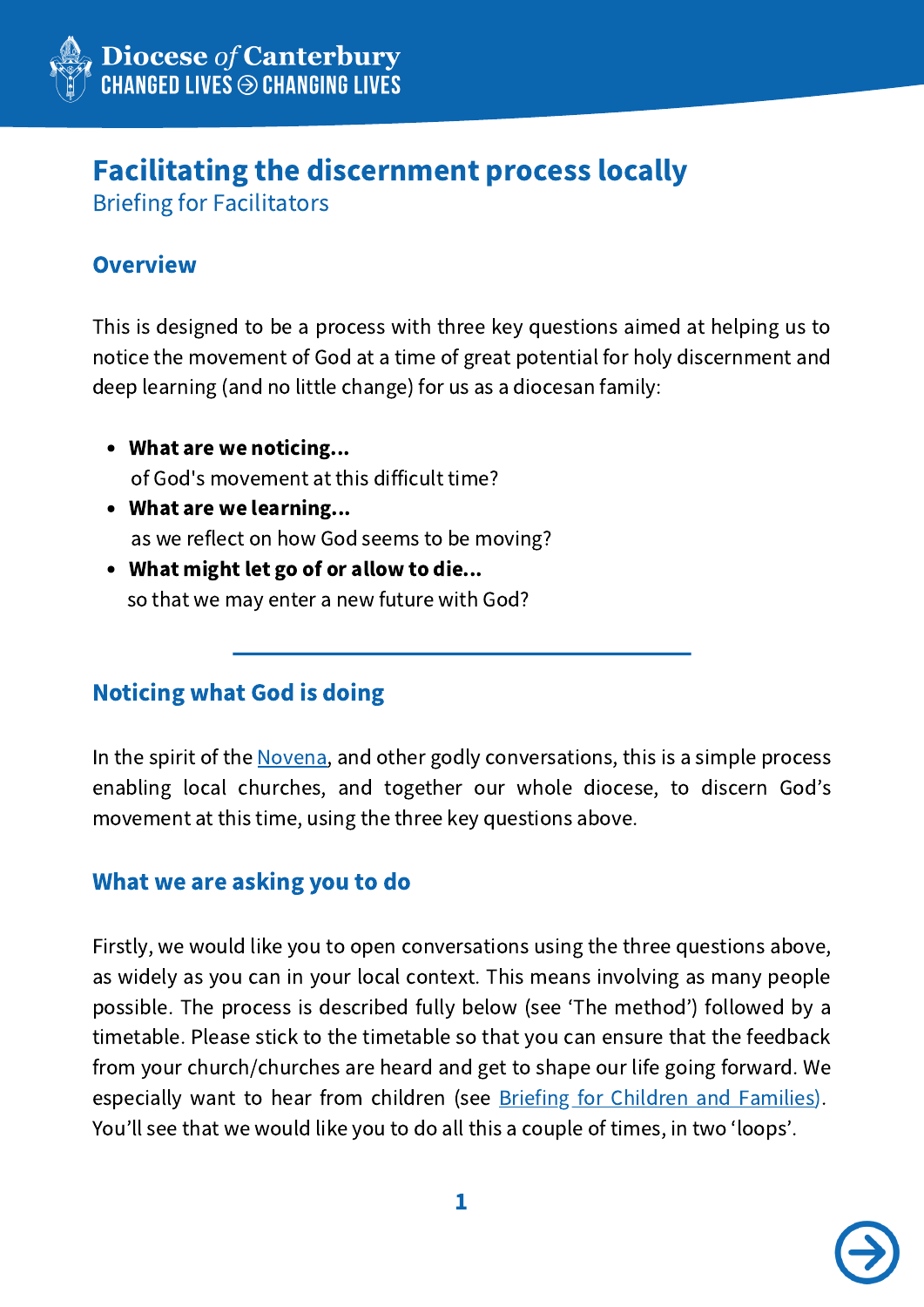

We would like your summaries of what you have heard after the first ʻloop', at which point the Bishop and her team will offer us all a reflection on what is being heard.

We would then like you to repeat the process, checking out what you are noticing locally, in order to deepen your own local discernment, and to enrich our collective discernment. We expect this second ʻloop' to yield some deeper, richer insights. The Bishop will then share her impressions of what we are all noticing, learning and hearing at this time.

The following may help you personally, and may be of use in ʻpitching' this process with others.

### What this process is

- corporate discernment of the movement of God a spiritual process
- a ʻwhole diocese' conversation in which we all listen deeply, continuing and deepening work already begun
- a process in which simply articulating and holding the questions is valuable and permitted
- giving attention to what God is, or may be, doing
- a process which will yield significant threads belonging to God's future for us, as we identify what are we hearing and noticing
- hope at a time of seismic change

If you are interested in more, see the documents:

- A [theological](http://canterburydiocese.org/content/pages/documents/1595540344.pdf) note
- A 'kairos [moment'](http://canterburydiocese.org/content/pages/documents/1595539791.pdf) for the Church
- **[Discernment](https://canterburydiocese.org/content/pages/documents/1595539980.pdf) in the New Testament**

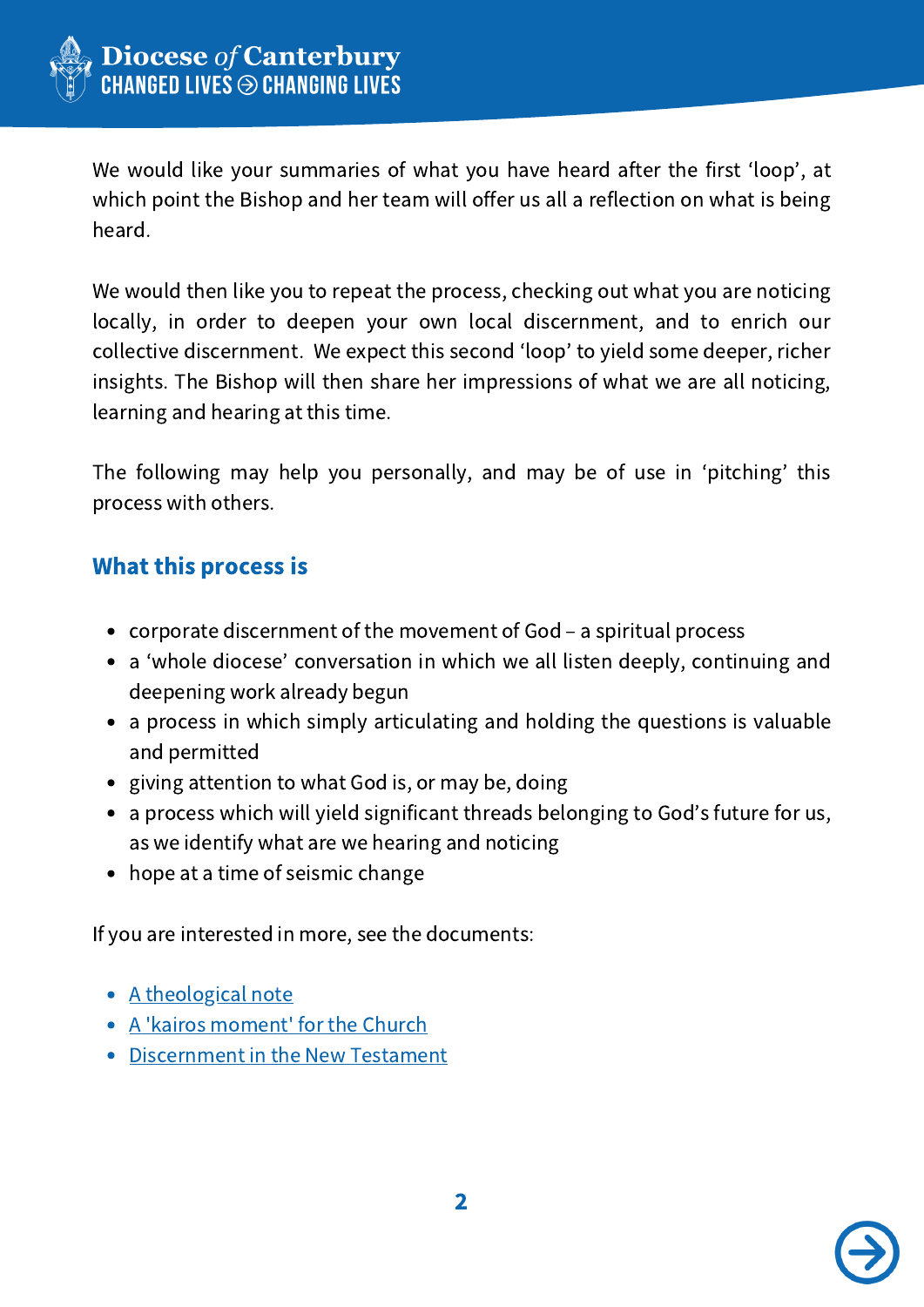

# What this process is not

- based on an assumption that discernment is a new thing for us all. Or that we are so good at spotting what God is up to that we need do no more
- a ʻconsultation' so that we can make ʻdecisions' about the future listening to God is even more fundamental than ʻa means to an end'
- a substitute for significant conversations looking at 'issues' money, buildings, ministry…
- a way of collecting various ʻgood ideas' or a way of identifying ʻgood news stories' for publicity purposes – though spotting God's movement is always good news!
- a way of managing our reality, or a way of minimising anxiety, or a communications exercise

# What is required of us as leaders and facilitators

- To create and hold the spaces for conversation and discernment
- To enable this discernment conversation locally because this is of real value (it therefore would be good to avoid language such as, ʻthe diocese has asked us to', etc.)
- To use the methods available to us presently many (though not all) churches are more connected than previously through the newer means and traditional ones – emails, printed material, phone calls, etc.
- To use the three questions
- Please go as deep and wide in your context as you can. Feel free to be imaginative, creative, or different in how you do this. We will ask for specific summaries of what you have heard children say
- Not to feel any of us must ʻanswer the questions', ʻfix the problems', ʻresolve the pain'
- To make a summary of what is being heard and said locally so that we can all reflect on broad themes which emerge
- To wrap these discernment conversations around with prayer, making space for all of us to sense the voice and movement of the Holy Spirit both before and after discussing the three questions

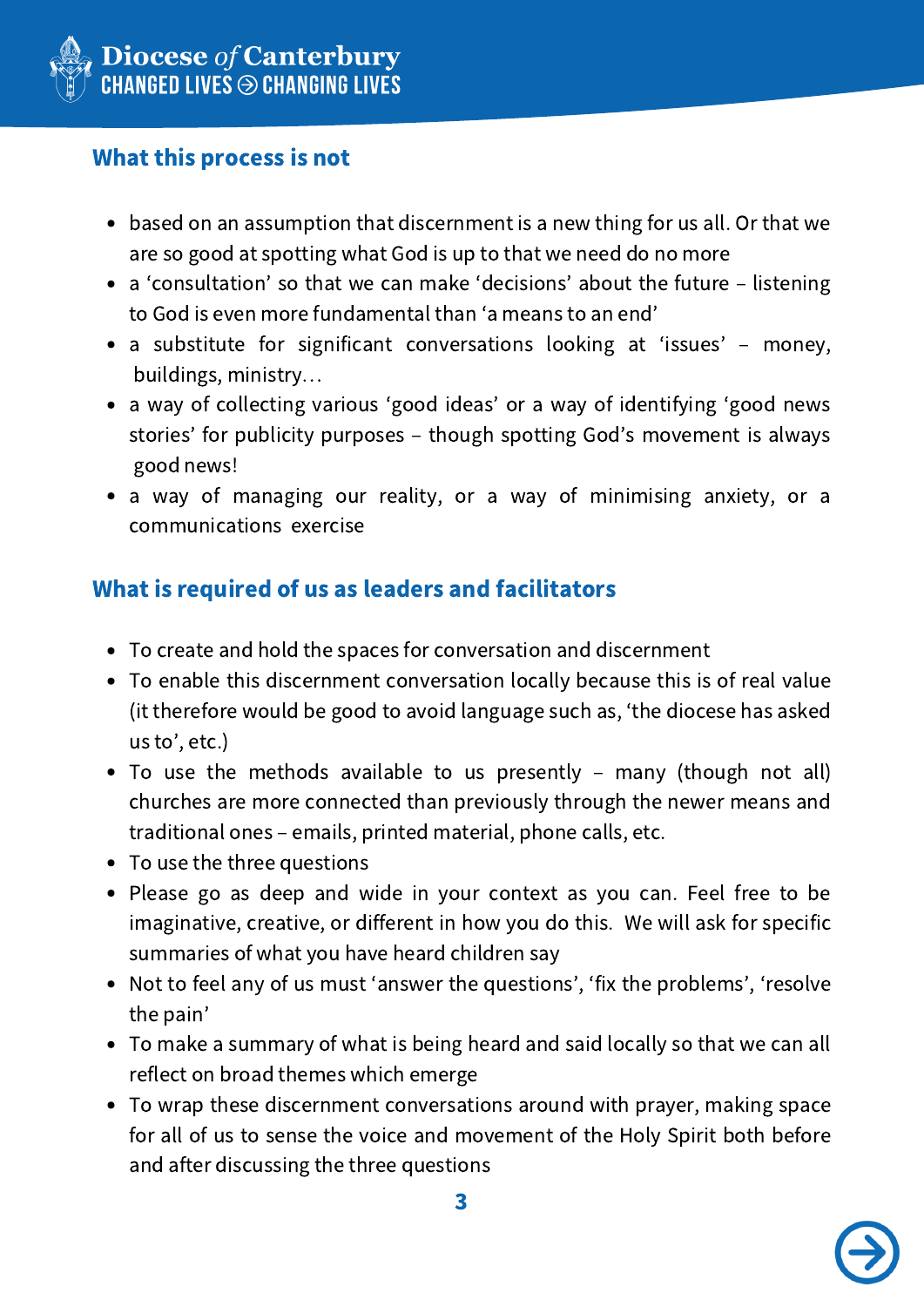

There is a separate briefing on helpful Listening and [Discerning](http://canterburydiocese.org/content/pages/documents/1595541003.pdf) Prayer Practices for this, and some input here below.

### The method

#### 1.Prayer: wondering and waiting

Spend some time in prayer before introducing the three questions. See the Listening and Discerning Prayer Practices document <insert link> for ʻWaiting and Wondering' prayer ideas which will help people to attune to the Holy Spirit and approach the questions with openness and curiosity.

#### 2.Asking the questions

Ask these questions in the following form, and record [responses.](http://canterburydiocese.org/content/pages/documents/1595541269.docx) There is a separate Listening and Discerning Summary Form to make this easy.

Ask groups, ask individuals, ask families to look at these questions together and to pass you their responses. This can be done together in real time – e.g. online in congregation or groups, it can be done alone, using email or other means, it can be done [conversationally](https://www.canterburydiocese.org/listening) without formality... There is a separate briefing for children and families that you may find helpful.

#### What are we noticing?

#### What are we learning?

These are discernment questions and could be unpacked – for example, ʻWhat are we noticing…about God's movement at this difficult/disrupted/pandemic time?' ʻWhat are we learning…as God's people at the moment?' ʻWhat are we noticing around us in our wider community (or networks)?

People may find it helpful to personalise the questions to start with: ʻWhat am I noticing?' ʻWhat am I learning?' But if you use that approach as a starting-place, it would be useful to bring the conversation back to ʻwe', so as to draw out people's thoughts about our corporate journey as well as their personal journey.